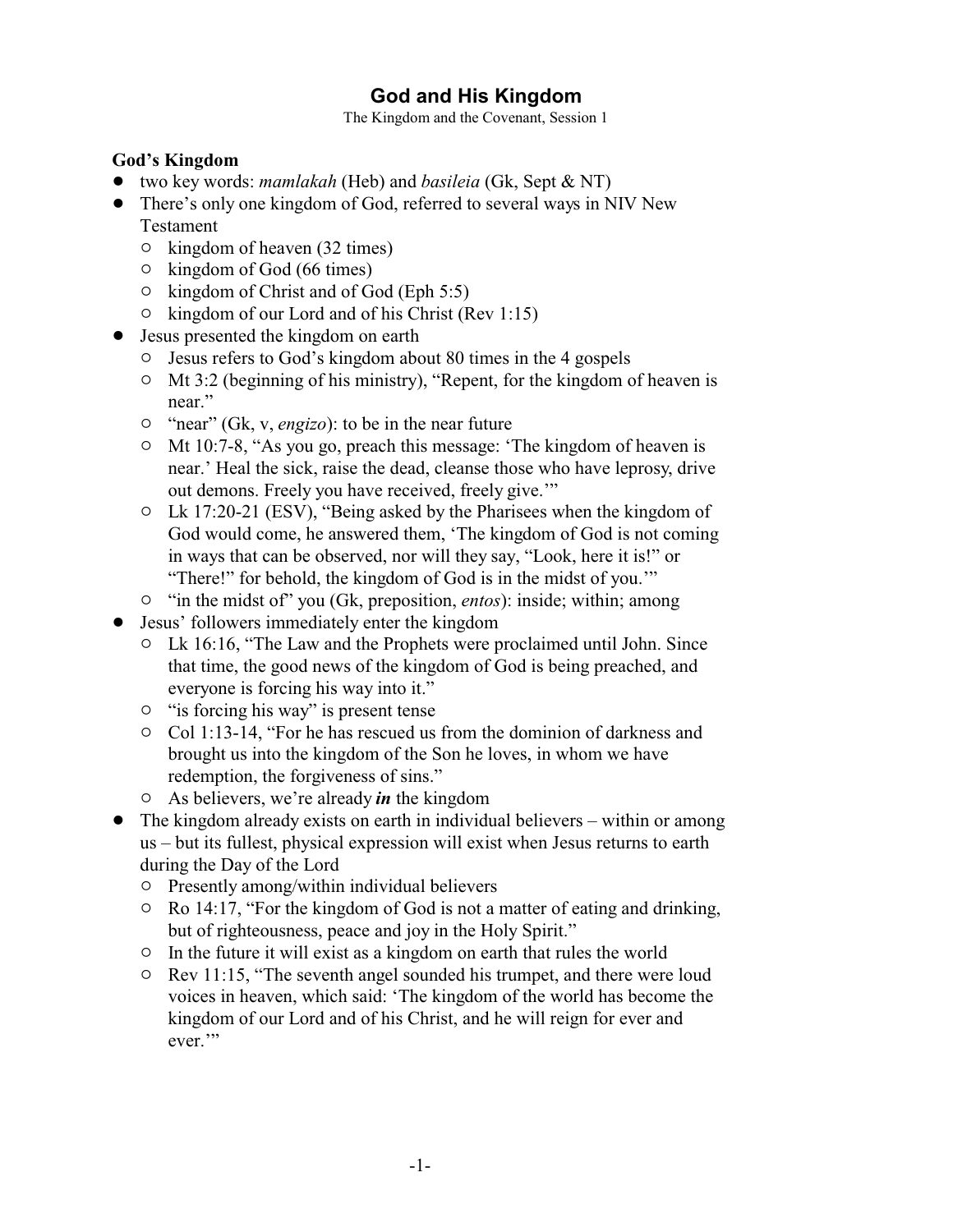### **God is Supreme**

- ! 1 Tim 6:14(b)-15, "... until the appearing of our Lord Jesus Christ, which God will bring about in his own time – God, the blessed and only Ruler, the King of kings and Lord of lords."
- $\bullet$  Rev 17:14(a), "They will make war against the Lamb, but the Lamb will overcome them because he is Lord of lords and King of kings ...."
	- $\circ$  Who is the Lamb in this verse?
	- $\circ$  Two members of Trinity are King of kings & Lord of lords
	- $\circ$  How is that possible?
- God is eternal, had no beginning
- No one is like him in any realm that exists
- $\bullet$  He has absolute power & authority
- The only power & authority any other beings have is what he gave them

### **God's Universal Sovereignty**

- His kingdom is universal
	- $\circ$  Ps 103:19, "The LORD has established his throne in heaven, and his kingdom rules over all."
	- $\circ$  1 Chron 29:11, "Yours, O LORD, is the greatness and the power and the glory and the majesty and the splendor, for everything in heaven and earth is yours."
- He rules all the earth
	- $\circ$  Ps 22:28, "... for dominion belongs to the LORD and he rules over the nations."
	- " Ps 47:2, "For God is the King of all the earth."
	- " 2 Ki 19:15, "O LORD, God of Israel, enthroned between the cherubim, you alone are God over all the kingdoms of the earth
- He appoints the nations' rulers
	- <sup>o</sup> Dan 5:21, "... the Most High God is sovereign over the kingdoms of men and sets over them anyone he wishes."
- $\bullet$  Everyone & everything that exists is under his dominion, ultimately is accountable to him
- $\bullet$  His kingdom is eternal
	- " Ps 145:13, "Your kingdom is an everlasting kingdom, and your dominion endures through all generations."
- $\bullet$  He is sovereign
	- $\circ$  Acts 4:24, "'Sovereign Lord,' they said, 'you made the heaven and the earth and the sea, and everything in them."
	- " "Sovereign Lord" (Gk, n, *despotes*): a master-owner; a person who has general authority over others, especially denoting absolute ownership and unrestrained power
	- $\circ$  1 Tim 6:14(b)-15, "... until the appearing of our Lord Jesus Christ, which God will bring about in his own time – God, the blessed and only Ruler, the King of kings and Lord of lords."
	- <sup>o</sup> "lord" (Gk, n, *kyrios*): lord, ruler, one who commands
	- <sup>o</sup> Ps 115:3, "Our God is in heaven; he does whatever pleases him."
	- $\circ$  Sovereign Lord is accountable to no one